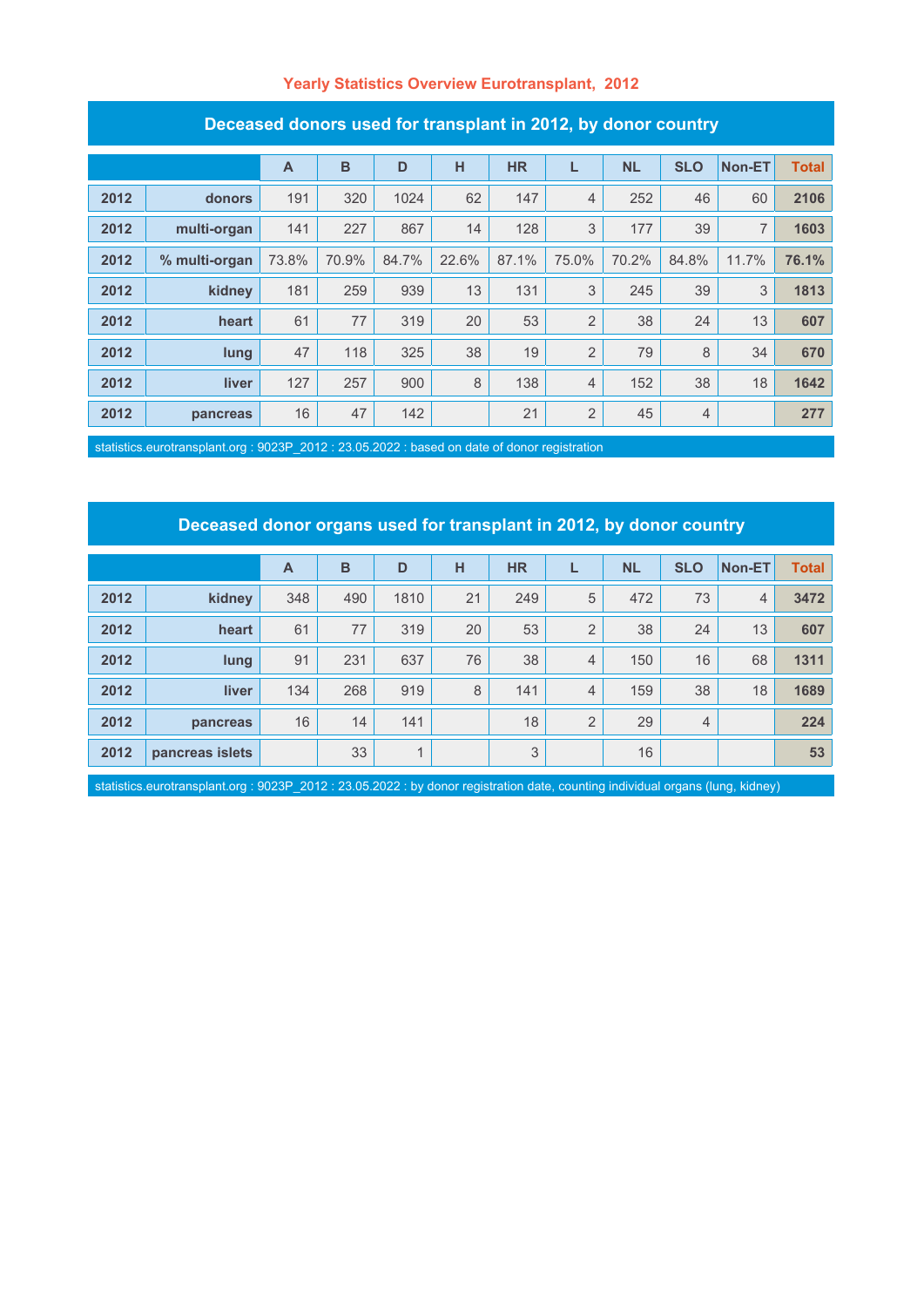| Transplants (deceased donor) in 2012, by transplant country |                              |                         |                |                |                |                |              |            |                |                         |  |
|-------------------------------------------------------------|------------------------------|-------------------------|----------------|----------------|----------------|----------------|--------------|------------|----------------|-------------------------|--|
|                                                             | kidney, pancreas (only)      | $\overline{\mathsf{A}}$ | $\mathbf B$    | D              | H              | <b>HR</b>      | <b>NL</b>    | <b>SLO</b> | Non-ET         | <b>Total</b>            |  |
| 2012                                                        | kidney                       | 345                     | 442            | 1658           | 11             | 211            | 450          | 62         |                | 3179                    |  |
| 2012                                                        | pancreas                     | $\overline{2}$          | $\mathbf{1}$   | 18             |                |                | $\sqrt{3}$   |            |                | 24                      |  |
| 2012                                                        | pancreas islets              |                         | 42             | $\overline{2}$ |                |                | $9\,$        |            |                | 53                      |  |
| 2012                                                        | pancreas + kidney            | 12                      | 10             | 140            |                | 8              | 25           |            |                | 195                     |  |
| heart, lung combinations                                    |                              | $\mathsf{A}$            | $\mathbf B$    | D              | H              | <b>HR</b>      | <b>NL</b>    | <b>SLO</b> | Non-ET         | <b>Total</b>            |  |
| 2012                                                        | heart                        | 57                      | 66             | 324            | 9              | 44             | 37           | 28         | $\overline{4}$ | 569                     |  |
| 2012                                                        | lung                         | 3                       | $\overline{9}$ | 39             |                |                | 16           |            |                | 67                      |  |
| 2012                                                        | lungs                        | 118                     | 118            | 303            |                |                | 64           |            |                | 603                     |  |
| 2012                                                        | heart + lungs                | 3                       | $\overline{2}$ | 14             |                |                |              |            |                | 19                      |  |
| 2012                                                        | heart + liver                |                         | $\mathbf{1}$   |                |                |                |              |            |                | $\mathbf{1}$            |  |
| 2012                                                        | heart + kidney               | $\overline{2}$          | 8              | $\overline{7}$ | $\mathbf{1}$   |                |              |            |                | 18                      |  |
| 2012                                                        | lungs + liver                |                         |                | $\mathbf{1}$   |                |                |              |            |                | $\mathbf{1}$            |  |
|                                                             | liver combinations           | $\mathsf{A}$            | B              | D              | н              | <b>HR</b>      | <b>NL</b>    | <b>SLO</b> | Non-ET         | <b>Total</b>            |  |
| 2012                                                        | liver                        | 122                     | 227            | 920            | 1              | 120            | 135          | 27         | $\mathbf{1}$   | 1553                    |  |
| 2012                                                        | split liver                  | 3                       |                | 79             | $\overline{2}$ | $\mathbf{1}$   | 5            |            |                | 90                      |  |
| 2012                                                        | liver + pancreas             |                         | $\overline{2}$ | $\overline{2}$ |                |                |              |            |                | $\overline{\mathbf{4}}$ |  |
| 2012                                                        | liver + pancreas +<br>kidney |                         |                | $\mathbf{1}$   |                |                |              |            |                | $\mathbf{1}$            |  |
| 2012                                                        | liver + kidney               | $\mathbf{1}$            | 20             | 11             |                | $\overline{2}$ | $\mathbf{1}$ |            |                | 35                      |  |
| 2012                                                        | split liver + kidney         |                         |                | 3              |                | $\mathbf{1}$   |              |            |                | $\overline{\mathbf{4}}$ |  |

# **Yearly Statistics Overview Eurotransplant, 2012**

statistics.eurotransplant.org : 9023P\_2012 : 23.05.2022 : based on transplant date (can differ from donor registration date)